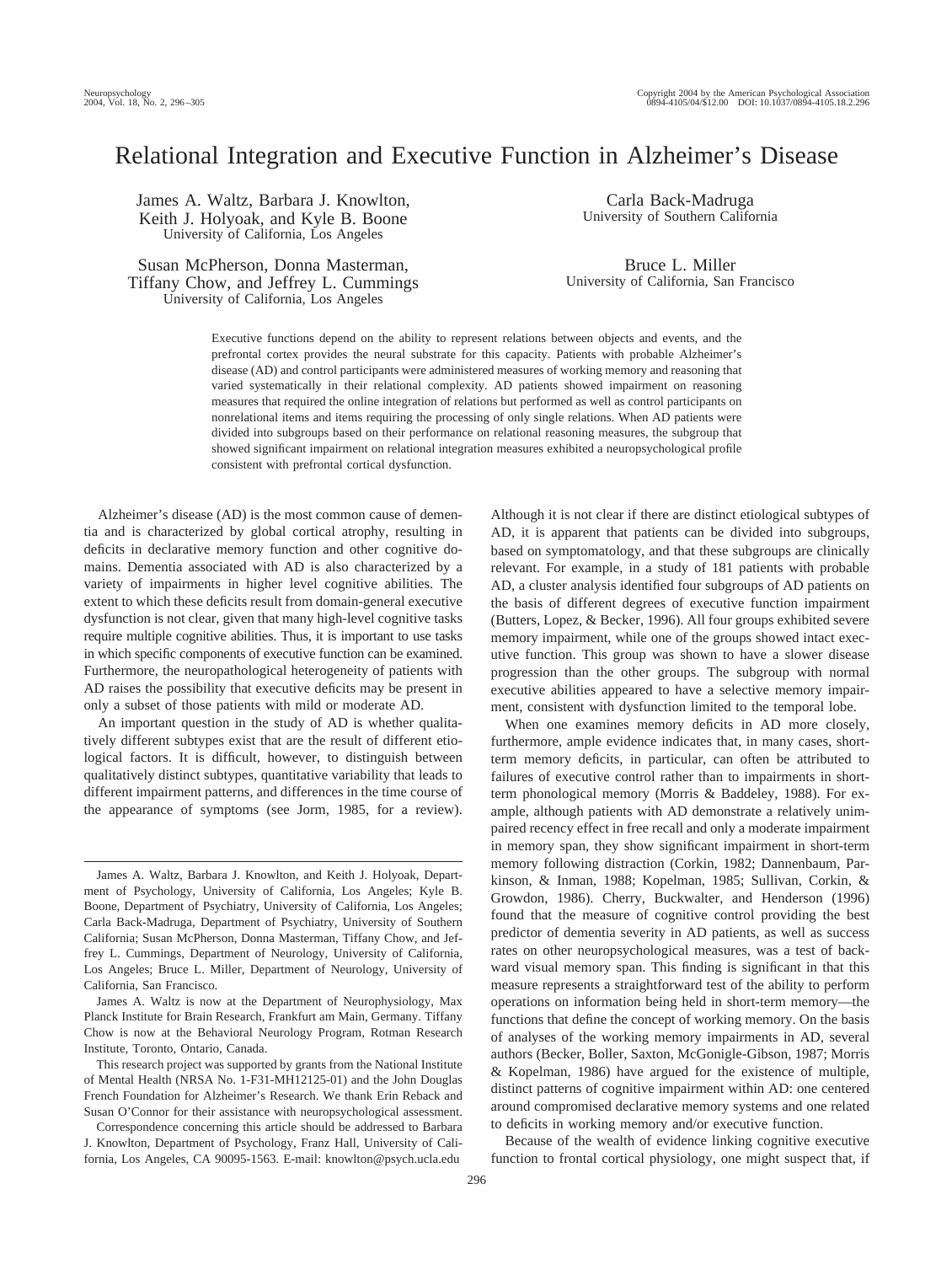subgroups of patients with AD can be delineated on the basis of the results of psychological tests of executive function, they might also be distinguished through the identification of markers of frontal cortical pathology. In fact, evidence of AD-associated frontal cortical pathology comes from histological analyses. Arriagada, Growdon, Hedley-Whyte, and Hyman (1992), for example, described neurofibrillary tangles (NFTs) in frontal regions in AD patients with illness duration of more than 1 year. Furthermore, Johnson, Head, Kim, Starr, and Cotman (1999) established a correspondence between histological markers and the results of psychological testing, describing a subgroup of patients with AD who had exhibited disproportionate deficits in tests of executive functioning early in the course of the disease and who were found to show increased NFT pathology in the frontal lobes. Thus, there appears to be clear evidence for frontal pathology in AD, and it appears that this pathology may occur relatively early in the course of the disease in a subset of patients.

The purpose of the present study was to sort patients with AD into subgroups on the basis of their executive function performance using a formulation that quantifies the demands placed on executive capacities by different kinds of abstract problems by characterizing their relational complexity. Measures developed based on this system for quantification distinguished between problems that required the ability to integrate multiple cognitive relations, and thus placed high demands on executive capacities, and those that did not require the simultaneous consideration of multiple cognitive relations, and thus placed low demands on executive capacities. Once divided into subgroups on the basis of their performance on these measures, patients were then compared on standard neuropsychological tests in order to explore differences in the cognitive profile of these two subgroups.

Relational complexity has been proposed as a predictor of the reliance of problems on cognitive executive functions, as well as the degree of frontal involvement in a cognitive task (Halford, Wilson, & Phillips, 1998; Robin & Holyoak, 1995). This hypothesis is based on observations that stages in human cognitive development may be delineated by the ability to process relational representations of different complexities (Halford, 1984; Halford & Wilson, 1980). The present investigation follows our previous finding that the ability to integrate relations may be lost as a consequence of focal frontal degeneration (Waltz et al., 1999). That study examined relational processing abilities in two subgroups of frontotemporal dementia patients, those with focal anterior, temporal-lobe degeneration and those with evidence of frontal-lobe damage, using two sets of problems that varied in whether they required the integration of relations in the making of inferences. Patients with focal frontal brain damage showed selective impairment in the ability to integrate relations online, although they demonstrated relative preservation of static relational knowledge in semantic memory. In contrast, patients with anterior temporal damage were unimpaired on measures of relational integration.

In the present study, we examined relational processing abilities in AD patients by using the same two measures. By specifically manipulating relational complexity, we hoped to more precisely characterize executive impairments in AD patients than in previous work using standard neuropsychological tests. While several studies have revealed that AD patients show impairment on tests of reasoning and problem solving, no previous study has sought to systematically manipulate the complexity of abstract problems and to characterize the relations between relational reasoning performance and performance on standard tests of frontal lobe function. We hypothesized that AD patients would show impairment on measures dependent on the integration of relational representations. We also hypothesized that those patients with greater difficulty on problems requiring relational integration would perform more poorly on experimental and standard neuropsychological measures of working memory and executive function, but not necessarily on measures of episodic memory or domain-specific (e.g., language or visuospatial) processing.

Accordingly, participants were administered an experimental test of working memory function to determine if a dissociation similar to that predicted for relational reasoning would be observed in the performance of the groups on a working-memory task that requires participants to hold multiple relations in short-term memory and perform operations on them. In this measure, called the "*n*-back task" (Cohen et al., 1997; Jonides et al., 1993), participants are presented with series of items and are required to compare each item to the object *n* positions back and report whether the two items were the same or different. A larger *n* corresponds to an increased demand on working memory. For example, the 1-back condition requires the participant to hold in memory only the relation between the present letter and the previous letter, whereas the 2-back condition involves the maintenance of the temporal relations among three letters. Studies using functional magnetic resonance imaging with the *n*-back task have revealed dramatic increases in activation in mid-dorsolateral prefrontal cortex (Brodmann areas 9 and 46) between the 1- and 2-back conditions (Braver et al., 1997; Cohen et al., 1997). On the basis of the observation that the ability to dynamically integrate relations may be lost as a consequence of focal frontal degeneration (Waltz et al., 1999), we hypothesized that those AD patients with poor relational reasoning abilities would show impairment in the 2- and 3-back conditions of the *n*-back task relative to other AD patients, but that the two patient groups would exhibit similar performance in the 1-back condition.

## Method

## *Participants*

Study participants included 19 patients diagnosed with probable AD (9 men and 10 women) and a group of control participants consisting of 20 individuals recruited from among the spouses of patients and from senior recreation centers in the community (8 men and 12 women). Patients were assessed through extensive neurological examinations in dementia clinics at the University of California, Los Angeles, and were diagnosed with probable AD according to the criteria of the National Institute of Neurological and Communicative Disorders and Stroke–Alzheimer's Disease and Related Disorders Association (NINCDS–ADRDA; McKhann et al., 1984). Scores on the Mini-Mental State Examination (MMSE; Folstein, Folstein, & McHugh, 1975) ranged from 16 to 28. Assessment included a comprehensive neurological examination, laboratory studies, and neuropsychological testing as prescribed by the Technology Assessment Committee of the American Academy of Neurology (1994). The mean ages of the two participant groups were as follows:  $AD = 74.5 \pm 1.5$  years and controls  $= 75.3 \pm 1.6$  years. Educational attainment was also similar in the groups (AD =  $14.8 \pm 0.9$  years and controls =  $15.2 \pm 0.4$  years).

### *Materials and Procedure*

All patients received a battery of standard neuropsychological tests, including either the Satz–Mogel version (Satz & Mogel, 1962) or the full version of the Wechsler Adult Intelligence Scale—Revised (WAIS–R;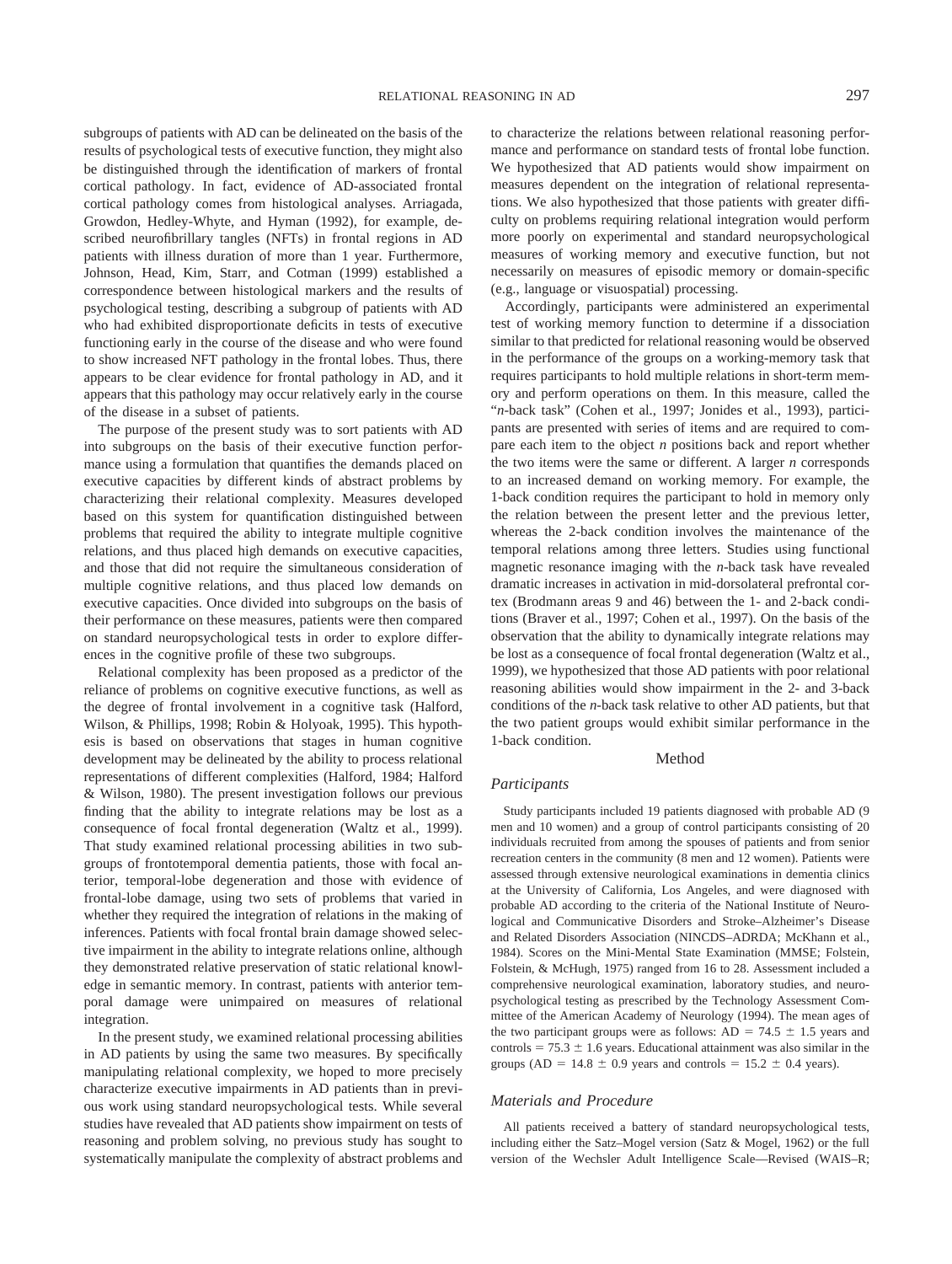Wechsler, 1981), the Wechsler Memory Scale—Revised (WMS–R; Wechsler, 1987), Rey–Osterrieth Figure Drawing (Osterrieth, 1944), the Boston Naming Test (Kaplan, Goodglass, & Weintraub, 1983), the Controlled Oral Word Association (COWA) Test (Bechtold, Benton, & Fogel, 1962), the Trail-Making Test (Reitan, 1955), and the Stroop test (Golden, 1978), all of which were administered in a separate 3-hr session.

*Relational Integration Measure 1: Transitive inference problems.* As a measure of deductive reasoning, participants were presented with transitive inference problems. Each item involved between two and four propositions. Each proposition was enclosed in a rectangle and stated a "taller than" relation between two individuals, which was presented as a card displaying a name on top, the words *taller than* in the middle, and a name below. The participants' task was to arrange cards corresponding to the individuals in descending order of their heights. In the one-relation version (Level 1 complexity), the pairs introduced the names in order of height (e.g., "Sam taller than Nate" and "Nate taller than Roy"). The correct ordering could therefore be achieved using a chaining strategy that proceeds one link at a time: to build a link, only one relation—that between the name currently at the end of the chain and its successor—need be considered. In the two-relation version of the task (Level 2 complexity), the pairs were introduced in a scrambled order (e.g., "Beth taller than Tina" and "Amy taller than Beth") so that the item currently at the end of the chain was not in the subsequent pair, making the chaining strategy inapplicable. The reasoner must therefore consider two relations simultaneously to determine the overall ordering of three names. Preschool children can solve one-relation transitive inference problems by chaining, but reliable success with two-relation problems is not observed prior to age 5 (Halford, 1984).

The ordered (Level 1) and scrambled (Level 2) problem sets each included three problems, which involved two propositions (three people), three propositions (four people), and four propositions (five people), respectively. A different set of names was used for each problem, and all propositions remained in view throughout the trial, eliminating any need for maintenance of information in memory.

Immediately following the transitive inference test, participants were administered a test of recognition memory for problem elements. The participant was presented with a list of nine pairs of first names, with each pair consisting of one name that had been used on the transitive inference test and one name that had not been presented during the experiment. The participant was asked to indicate which name from each pair had been on the test. This incidental recognition test provided a measure of participants' memory for recent episodes based on materials comparable to those used in the prior reasoning test.

*Relational Integration Measure 2: Matrix problems.* Inductive reasoning was assessed using problems adapted from the Raven Standard Progressive Matrices Test, which has long been used as a measure of cognitive skill (Carpenter, Just, & Shell, 1990; Raven, 1976). Nonrelational problems (Level 0 complexity) involved a visual pattern, with a blank space in the bottom right-hand corner (see Figure 1A). The participant completed the pattern by selecting from six possibilities, which could be done by simple pattern matching. Each one-relation problem (Level 1 complexity) involved a  $2 \times 2$  matrix that required processing one relational change over either the horizontal or the vertical dimension; the other dimension was constant (Figure 1B). Two-relation problems (Level 2 complexity) required integrating two relational changes over the horizontal and vertical dimensions, respectively (Figure 1C). Thus, although the basic form of the task was constant across the three types of matrix problems, only the tworelation problems necessitated relational integration. A total of 20 problems were administered (7 at Level 0, 6 at Level 1, and 7 at Level 2).

*Working memory measure: The n-back task.* The *n*-back task has previously been used in human neuroimaging studies of working memory (Cohen et al., 1997; E. E. Smith et al., 1995). This task involved the presentation of a series of letters one at a time on a computer screen and required the participant to indicate whether each letter is the same as, or different from, the letter *n* positions back, where *n* was 1, 2, or 3 for a given block of trials (see Figure 2). We presented participants with five blocks of five test letters for each value of *n.* Each letter was displayed for 900 ms

and was followed by the presentation of a blank screen for 3,600 ms for a total 4,500 ms between the onset of each letter. On seeing each letter, the participant indicated the response vocally, and the experimenter entered the response manually. Each letter was presented in its capital form and was the same as the letter *n* positions back on 50% of trials. Before each set of blocks at each value of *n,* instructions for the task were presented on the screen and read to the participant. Each participant then performed a practice block of letters before each set of five experimental blocks to confirm that the participant understood the instructions.

Testing was generally done in a single 2-hr session, with the transitive inference items presented first, immediately followed by tests of recognition memory, the set of matrix problems, and finally the *n*-back task. Of 19 AD patients, 3 were not administered the *n*-back task and 5 received only the 1- and 2-back versions because of time constraints. Otherwise, all AD patients completed all measures. All control participants received all tests, except for 1 who did not receive the *n*-back task and 1 who did not receive the matrix problems.

#### Results

Initial analyses compared performance of AD patients and control participants, using analyses of variance (ANOVAs). In a second phase of the analyses, AD patients were divided into subgroups on the basis of their performance of relational integration measures. Patients who scored more than two standard deviations below the control mean on at least one of the relational integration measures were assigned to the AD/relational integration (RI)– group, while the remaining patients were assigned to the  $AD/RI +$  group. Because distributions of scores were nonnormal, nonparametric Mann–Whitney *U* tests were used for comparisons between patient groups on neuropsychological and characterizing measures.

#### *Relational Integration Measures*

Figure 3A depicts the performance of AD patients and control participants on transitive inference problems. An ANOVA comparing the patient and control groups revealed a significant main effect of participant group,  $F(1, 37) = 9.69$ ,  $p < .01$ , a significant main effect of relational complexity,  $F(1, 37) = 27.18$ ,  $p < .01$ , and a trend toward a significant interaction between the two variables, *F*(1,  $37) = 3.44$ ,  $p = .07$ , apparently resulting from a disproportionately larger difference for the two-relation problems than the one-relation problems for the AD patients versus the control participants. There was a significant difference between the scores of the AD patients  $(74.8 \pm 2.7\%)$  and those of control participants  $(86.1 \pm 2.9\%)$ ,  $t(37) = 2.85, p < .01$ , on the forced-choice recognition test of names used in the transitive inference task.

Figure 3B shows the performance of the AD patients and control participants on the matrix problems at each level of complexity. When the performance of AD patients was compared with that of control participants, an ANOVA revealed main effects of group,  $F(1, 36) = 20.08$ ,  $p < .01$ , and complexity level,  $F(2, 72) = 70.18$ ,  $p \leq 0.01$ , as well as a significant interaction between the two independent variables,  $F(2, 72) = 5.41$ ,  $p < .01$ . The interaction apparently resulted from the fact that the group difference was much larger for the two-relation problems than for the other problems. If the groups are compared on only the nonrelational and two-relational matrix problems, the Group  $\times$  Complexity interaction persists,  $F(1, 36) = 4.93$ ,  $p < .05$ .

#### *Working Memory Measure*

Performance of AD and control groups on the *n*-back task was significantly different (see Figure 4). For participants who com-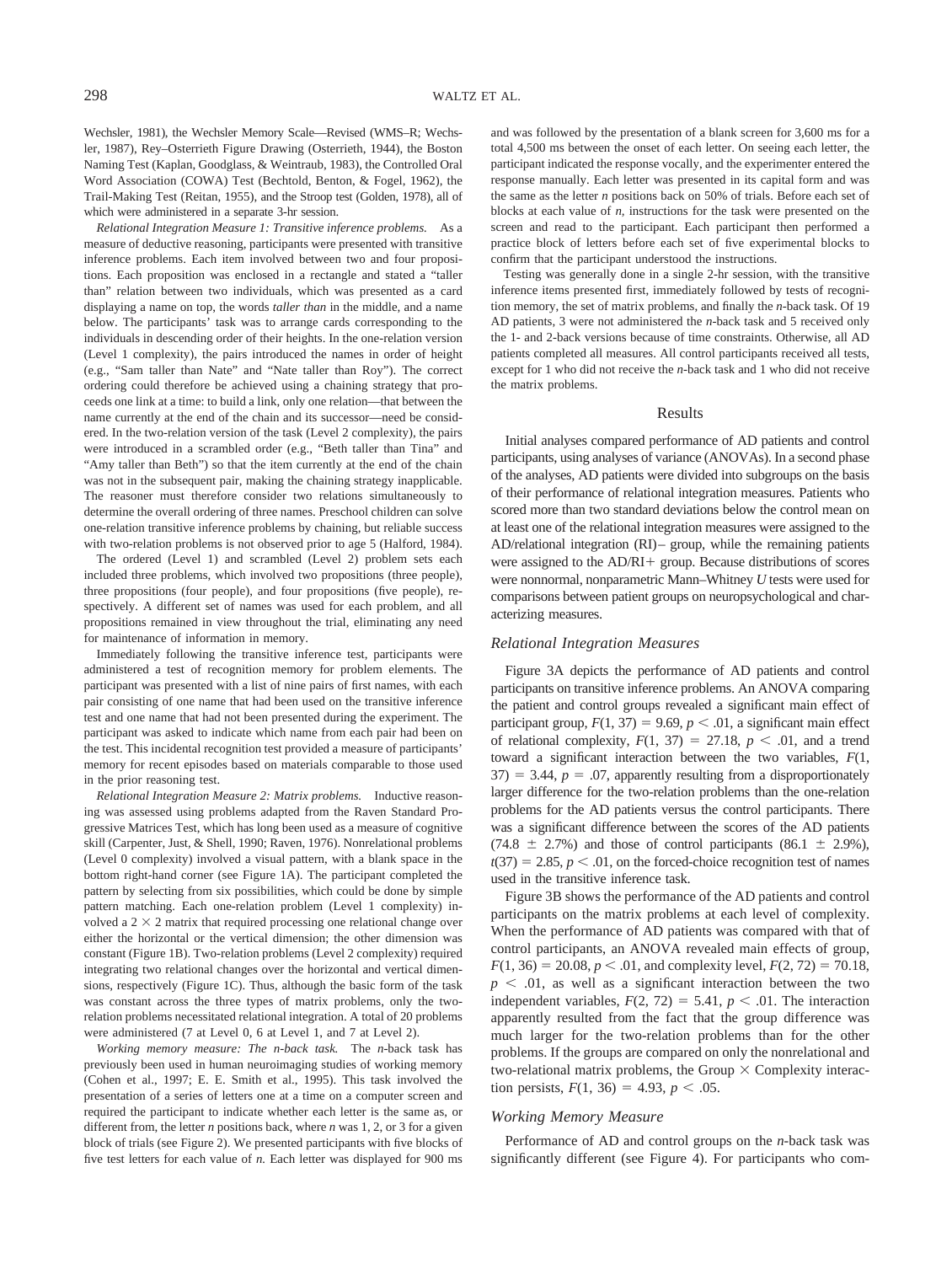

*Figure 1.* Examples of matrix problems. A: A nonrelational problem (Level 0) requiring only perceptual matching (correct response is Choice 1). B: A one-relation problem (Level 1). Participants need only to maintain the transformation along the vertical dimension (reflection across the *x*-axis) to choose the correct alternative (Choice 3). C: A two-relation problem (Level 2). Participants must integrate the relation along the vertical dimension (solid to checked pattern) and the relation across the horizontal dimension (removal of the upper right quadrant) to make the correct response (Choice 1).

pleted the 1- and 2-back tasks, an ANOVA revealed main effects of group,  $F(1, 33) = 15.17$ ,  $p < .01$ , and load,  $F(1, 33) = 36.38$ ,  $p \leq 0.01$ , as well as a significant interaction between the two independent variables,  $F(1, 33) = 4.78$ ,  $p < .05$ . For participants who completed the 3-back version of the test as well, the results were similar, in that there was also a main effect of group and load, and an interaction between these variables. The interaction resulted from the fact that the AD patients performed worse than control



*Figure 2.* Illustration of the *n*-back task. A: A 1-back task, in which the participant must indicate whether each letter is the same or different as the letter just before it. B: A 2-back task, in which the participant must remember the exact positions of multiple letters to make a judgment.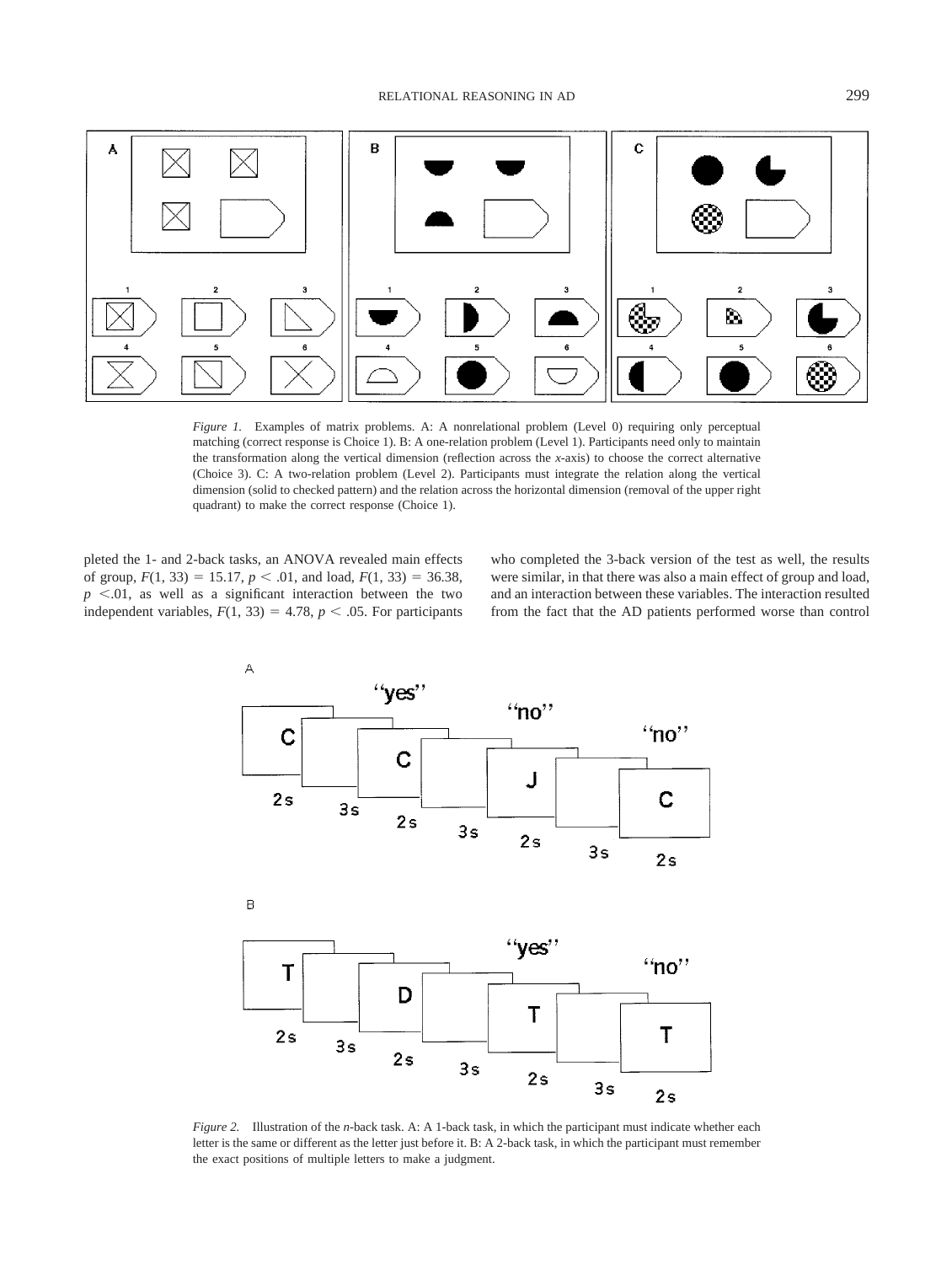**Transitive Inference** 



*Figure 3.* A: Performance of participant groups on transitive inference problems. All of the control participants performed at 100% on the one-relation problems. B: Performance of Alzheimer's disease (AD) and elderly control (EC) groups on visuospatial matrix problems. Error bars reflect one standard error of the mean in each direction.

participants on the higher load conditions, but performed similarly to control participants in the 1-back condition.

## *Comparisons Between Subgroups of AD Patients*

When AD patients were divided into those who performed poorly on the relational integration tests  $(AD/RI-)$  and those who performed within the normal range  $(AD/RI+)$ , several differences emerged between these groups (see Table 1). Three patients were classified as  $AD/RI-$  on the basis of their transitive inference performance, 4 patients were classified as  $AD/RI-$  according to their performance on the matrix problems, and 1 patient performed more than two standard deviations below the control mean on both tasks. Although 7 patients were classified on the basis of their low performance on one of the tasks, their performance on the other task was uniformly poor, although not quite two standard deviations below the control mean. The  $AD/RI-$  group was significantly worse on neuropsychological tests that measure executive function, such as the Similarities subtest of the WAIS–R, the ratio of Part B to Part A on the Trail-Making Test, and the interference condition of the Stroop Color–Word Test. Interestingly, the groups did not differ on the COWA test, suggesting that this verbal fluency measure taps into a somewhat different set of processing capacities (such as retrieval from long-term semantic memory), when compared with the other executive tasks used.

The  $AD/RI -$  subgroup was also impaired relative to the  $AD/$  $RI+$  group on the 3-back condition of the *n*-back, with a strong trend for an impairment on the 2-back condition as well ( $p < .07$ ), suggesting that the patients who had difficulty with relational integration also had difficulty with increasing working memory load. Performance of the two groups was nearly identical on the 1-back version of the *n*-back task.

In contrast to the differences in executive function and working memory, the two groups of AD patients performed similarly on other measures (see Table 1). There were no differences in MMSE

A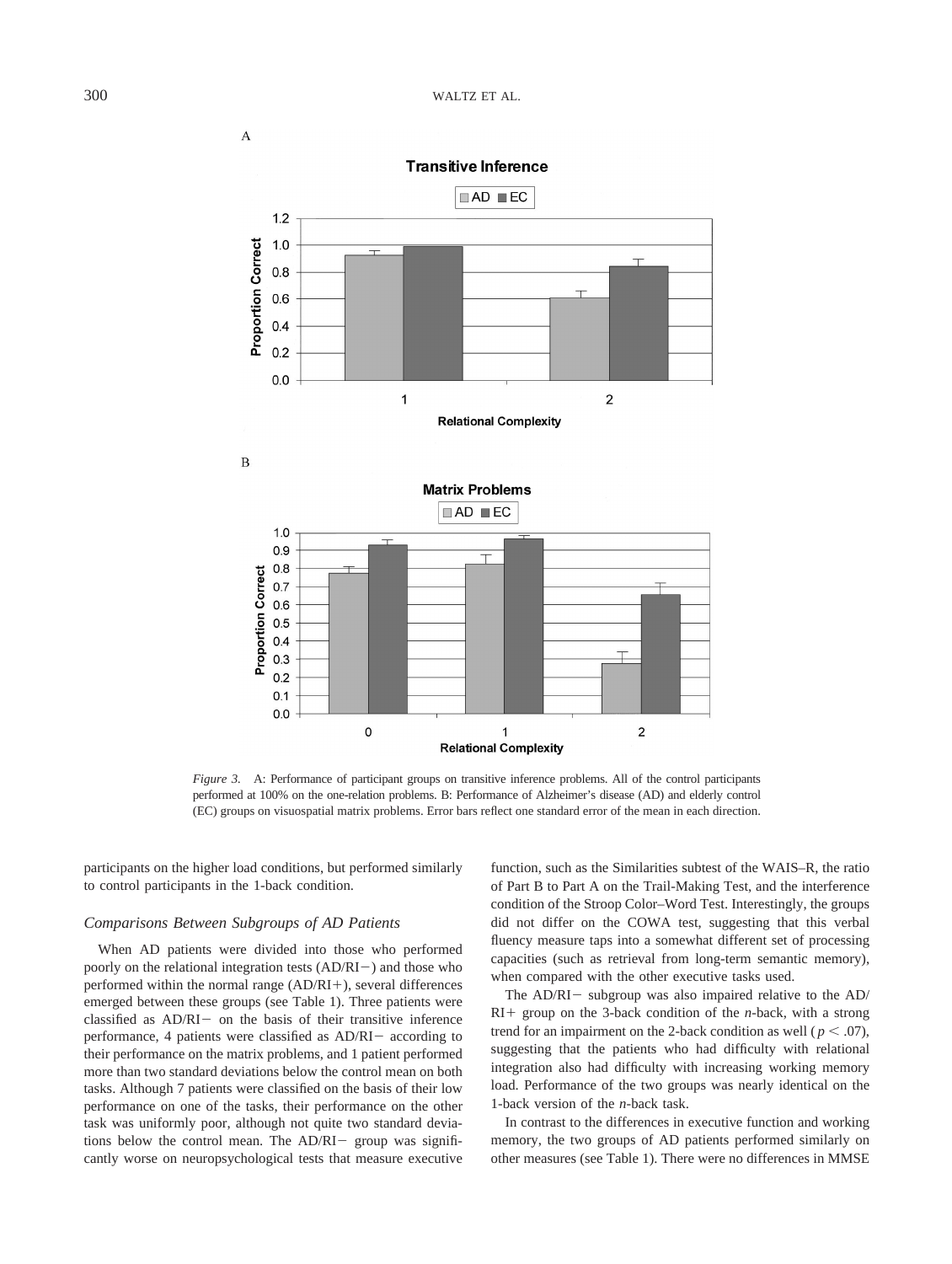

*Figure 4.* Performance of Alzheimer's disease (AD) and elderly control (EC) groups on the *n*-back task. A: Performance of the 16 AD patients and 19 EC participants on the 1-back and 2-back tasks. B: Performance of the subgroup of 11 AD patients who additionally completed the 3-back task as compared with the 19 EC participants. Error bars reflect one standard error of the mean in each direction.

( $p > .4$ ), Full Scale IQ ( $p > .5$ ), all subtests of the WMS–R ( $p_s >$ .15), copying and recall of the Rey–Osterrieth figure ( $p_s$  > .5), and the Boston Naming Test ( $p > .65$ ). In addition, performance was nearly identical for the two patient groups on the recognition test for names used in the transitive inference task  $(74 \pm 4\%)$  for the AD/RI - subgroup vs. 76  $\pm$  4% for the AD/RI + subgroup), although these groups differed substantially on the relationally complex inference generation part of the task (38% for the AD/  $RI-$  subgroup vs. 79% for the AD/RI+ subgroup). Thus, it appears that the AD/RI- subgroup did not show an overall cognitive impairment relative to the  $AD/RI +$  group, but this group performed particularly poorly on tests of executive capacities sensitive to frontal-lobe function.

There was a trend for  $AD/RI-$  patients to be older than  $AD/$ RI + patients ( $p < .07$ ). Because executive functions decline with age, it is possible that this age difference could account for the differences in relational integration ability in the two groups.

However, it is unlikely that age alone is responsible for these deficits because the mean age of control participants, who performed relatively well on relational integration, was not significantly different from the mean age for the  $AD/RI-$  group. It is possible that the patients in the  $AD/RI-$  group were at a more advanced stage of the disease than the patients in the AD/RI group. However, the similarity between MMSE scores and other cognitive measures for the two groups argues against this possibility. Finally, it is possible that deficits in relational integration and executive function may be more pronounced in patients who develop AD at an older age. Interestingly, the patients in the frontal-variant group described by Johnson et al. (1999) on the basis of neuropathological evidence had disease onset 7 years later than their standard AD group. Although this difference was not statistically significant in their study, it appears that the relation between age of AD onset and incidence of executive dysfunction deserves further investigation.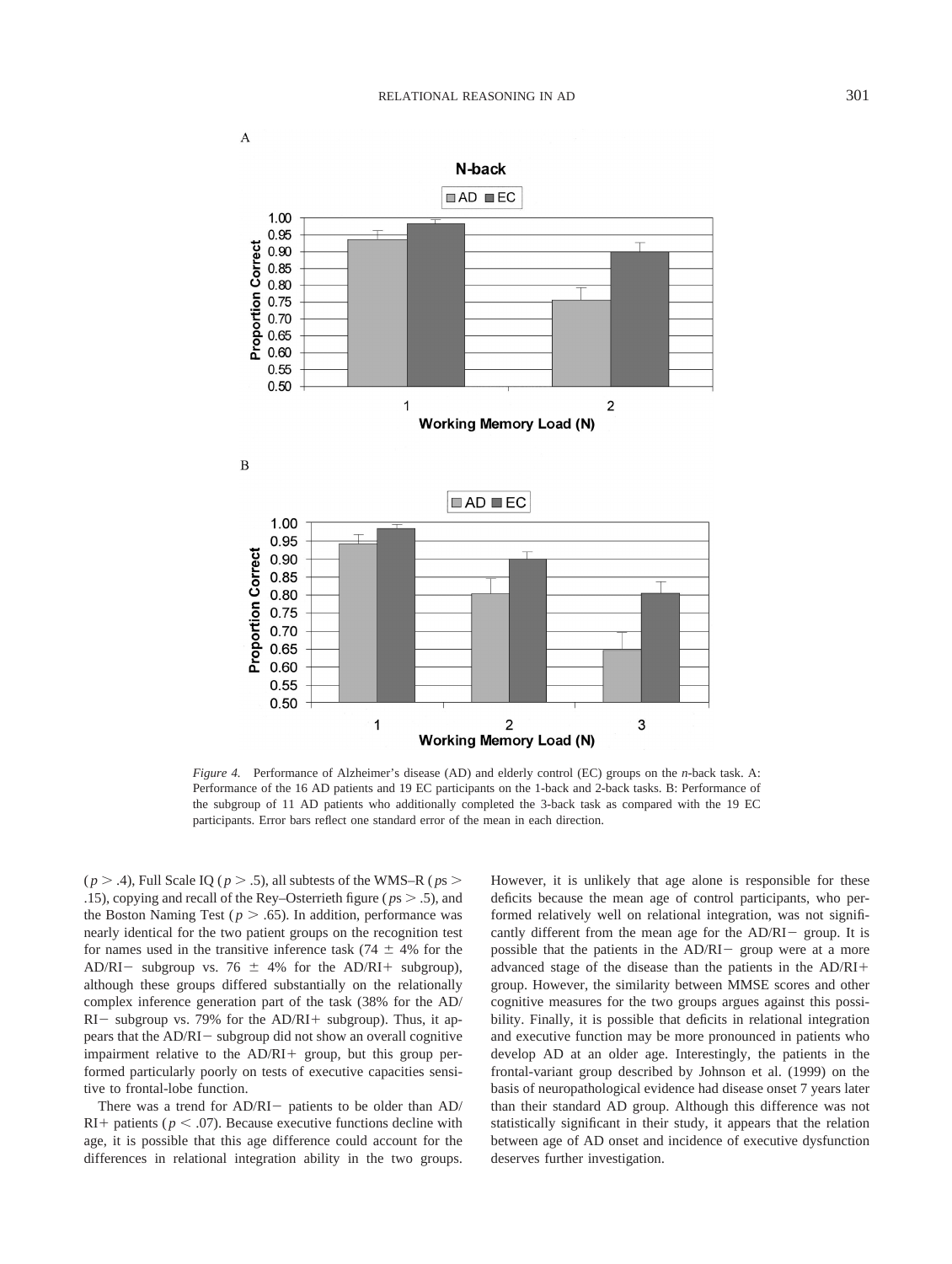| Table 1                                                                |  |  |  |  |
|------------------------------------------------------------------------|--|--|--|--|
| Performance of Subgroups of AD Patients on Neuropsychological Measures |  |  |  |  |

| Measure                           | $AD/RI -$        |                  |           |                  | $AD/RI+$         |            |                  |                  |
|-----------------------------------|------------------|------------------|-----------|------------------|------------------|------------|------------------|------------------|
|                                   | $\boldsymbol{n}$ | $\boldsymbol{M}$ | $\cal SE$ | $\boldsymbol{n}$ | $\boldsymbol{M}$ | $\cal SE$  | $\boldsymbol{U}$ | $\boldsymbol{p}$ |
| Characterizing                    |                  |                  |           |                  |                  |            |                  |                  |
| Age                               | $\,$ 8 $\,$      | 77.63            | ± 1.74    | 11               | 72.18            | ± 2.05     | 22.0             | $.068*$          |
| Education                         | 8                | 13.75            | $±$ 1.16  | 11               | 15.55            | ± 1.26     | 29.5             | .221             |
| <b>MMSE</b>                       | 7                | 22.43            | ± 1.62    | 11               | 24.18            | ± 0.76     | 30.0             | .431             |
| Working memory                    |                  |                  |           |                  |                  |            |                  |                  |
| 1-back proportion correct         | 8                | 0.95             | ± 0.03    | 8                | 0.93             | ± 0.04     | 28.5             | .696             |
| 2-back proportion correct         | 8                | 0.69             | ± 0.05    | 8                | 0.83             | ± 0.04     | 14.5             | $.064*$          |
| 3-back proportion correct         | $\overline{4}$   | 0.52             | ± 0.06    | 6                | 0.73             | ± 0.04     | 2.0              | $.031**$         |
| Declarative memory                |                  |                  |           |                  |                  |            |                  |                  |
| Forced-choice recognition         | 8                | 0.74             | ± 0.04    | 11               | 0.76             | $\pm$ 0.04 | 39.5             | .692             |
| WAIS-R                            |                  |                  |           |                  |                  |            |                  |                  |
| Full Scale IQ                     | 8                | 97.50            | $±$ 4.20  | 11               | 102.46           | ± 4.78     | 36.5             | .535             |
| Verbal IQ                         | 8                | 96.00            | ± 4.61    | 11               | 103.00           | ± 4.45     | 31.0             | .283             |
| Performance IQ                    | 8                | 100.63           | ± 6.58    | 11               | 101.09           | ± 5.23     | 43.0             | .934             |
| Information                       | 8                | 17.50            | ±1.88     | 11               | 18.55            | ± 2.15     | 39.0             | .677             |
| Vocabulary                        | 8                | 36.00            | ± 6.49    | 11               | 40.73            | ± 6.99     | 36.0             | .508             |
| Similarities                      | 8                | 9.00             | ± 2.30    | 11               | 15.27            | ± 1.27     | 17.0             | $.025**$         |
| Maximum Digit Span Forward        | $\tau$           | 6.29             | ± 0.36    | 9                | 6.22             | ± 0.43     | 30.5             | .911             |
| Maximum Digit Span Backward       | $\tau$           | 3.86             | ± 0.26    | 9                | 4.22             | ± 0.32     | 25.0             | .457             |
| WMS-R                             |                  |                  |           |                  |                  |            |                  |                  |
| Logical Memory I                  | 8                | 7.50             | ± 2.22    | 11               | 10.64            | $±$ 1.13   | 32.0             | .319             |
| Logical Memory II                 | 8                | 1.25             | ±1.00     | 11               | 2.55             | ±1.05      | 28.5             | .164             |
| Spatial Processing and Memory     |                  |                  |           |                  |                  |            |                  |                  |
| Rey-Osterrieth Copy               | 8                | 25.31            | ± 3.30    | 11               | 26.05            | ± 3.43     | 37.0             | .561             |
| Rey-Osterrieth 3-min Delay        | 8                | 3.25             | ± 1.25    | 11               | 5.00             | ±1.89      | 39.0             | .672             |
| Executive                         |                  |                  |           |                  |                  |            |                  |                  |
| COWA                              | 8                | 27.88            | ± 5.80    | 11               | 29.73            | ± 4.17     | 39.5             | .710             |
| Animals                           | 8                | 9.88             | ± 1.34    | 11               | 12.82            | ± 1.02     | 27.0             | .158             |
| Trail-Making A (s)                | 8                | 74.25            | ± 13.01   | 11               | 64.73            | ± 9.03     | 35.0             | .457             |
| Trail-Making B (s)                | $\overline{4}$   | 159.25           | $±$ 18.87 | 9                | 135.67           | ± 15.47    | 24.0             | .093*            |
| Trail-Making B:A                  | $\overline{4}$   | 3.71             | ± 0.64    | 9                | 2.32             | ± 0.21     | 17.0             | $.024**$         |
| Stroop Read (s)                   | $\,$ 8 $\,$      | 72.88            | ± 8.42    | 11               | 61.09            | ± 6.00     | 28.0             | .186             |
| Stroop Color-Naming (s)           | $\tau$           | 103.86           | ± 10.50   | 10               | 95.50            | ± 8.01     | 37.5             | .591             |
| Stroop Interference (s)           | $\overline{4}$   | 262.50           | $±$ 49.00 | 9                | 185.44           | ± 15.07    | 21.0             | $.054**$         |
| Stroop Interference: Color-Naming | $\overline{4}$   | 2.62             | $±$ 0.16  | 9                | 2.10             | ± 0.24     | 23.0             | $.081*$          |
| Semantic knowledge                |                  |                  |           |                  |                  |            |                  |                  |
| Boston Naming (60 items)          | $\tau$           | 45.14            | ± 3.38    | 11               | 46.27            | ± 2.65     | 33.5             | .650             |

*Note.* Average times on the Trail-Making and Stroop tests are for patients who completed those parts of the tests. All patients were administered all parts of the Trail-Making and Stroop tests, but 6 patients were unable to complete Part B of the Trail-Making Test in the allotted time, and 6 patients were unable to complete the inconsistent part of the Stroop test. These patients were given the lowest rank on these measures for the purpose of analysis with Mann–Whitney tests. One asterisk indicates a trend for a difference at the  $p < 0.10$  level. Two asterisks indicate a significant difference at the  $p < 0.05$  level (two-tailed).  $AD/RI - = ALz$ heimer's disease patients who performed poorly on the relational integration tests;  $AD/RI + = ALz$ heimer's disease patients who performed within the normal range on the relational integration tests; MMSE = Mini-Mental State Examination; WAIS–R = Wechsler Adult Intelligence Scale—Revised; WMS–R = Wechsler Memory Scale—Revised; COWA = Controlled Oral Word Association test.

## Discussion

## *Impairment of Working Memory and Reasoning in AD*

We found that AD patients showed a distinctive pattern of performance on measures of relational reasoning, relative to ageand education-matched control participants, in that they exhibited impairment on problems requiring the integration of multiple relations but not single relations. In contrast, performance of the AD group was relatively good on one-relation problems. When the sample of AD patients was divided into subgroups, on the basis of their relational integration ability, patients who performed poorly on relational integration measures exhibited a marked deficit in performance on three standard measures of executive function, relative to AD patients who showed little or no impairment on relational integration measures. Both patient subgroups performed as well as control participants on problems requiring only the manipulation of single relations in isolation.

It is of note that decrements in performance on multirelation reasoning problems appeared to occur independently of deficits in episodic memory in patient groups, paralleling the finding that medial temporal lobe and frontal lobe deficits are dissociated in normal aging (Winocur, Moscovitch, & Strauss, 1996), as well as observations that frontotemporal dementia patients and AD patients can be dissociated on the basis of differences in episodic memory (Hodges et al., 1999). The present results suggest that a subset of patients with AD may resemble frontal patients in terms of deficits in relational reasoning (Waltz et al., 1999). These data also indicate that relational integration tasks may be sensitive to prefrontal cortical dysfunction in AD and may be useful for detecting prefrontal dysfunction in a variety of neurological conditions.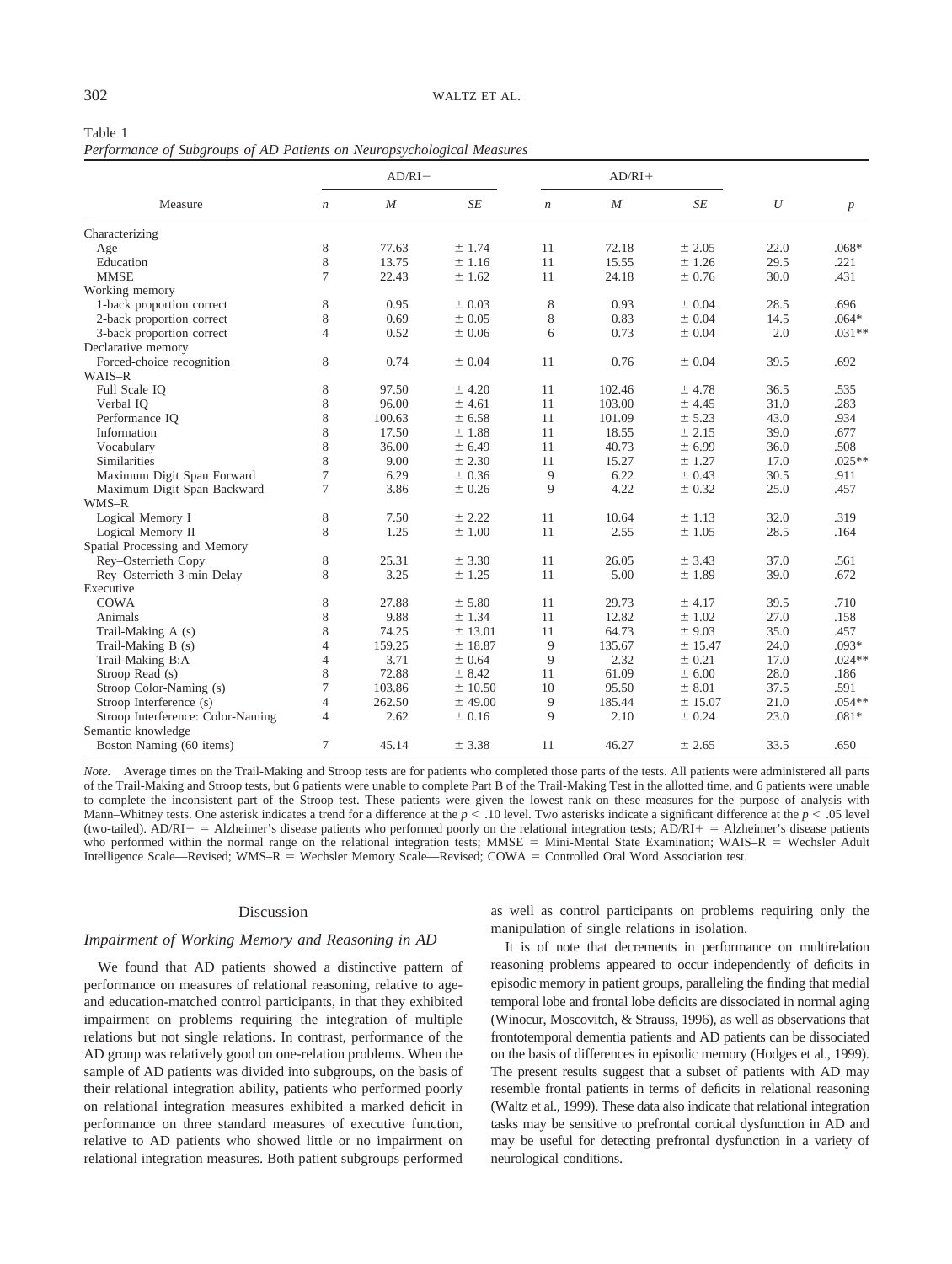The patients in the present study showed impairments in relational integration on both a deductive task and an inductive reasoning task. Because AD patients performed relatively well on one-relation and nonrelational versions of these tasks, it was not the case that AD patients were unable to understand the instructions or attend to the stimuli. However, the problems that did not require relational integration were quite easy for control participants, raising the possibility that ceiling effects masked a general reasoning impairment in AD patients. Although ceiling effects were present for the one-relation transitive inference problems and the one-relation matrix problems, performance of the control participants (93%  $\pm$  2.6) was significantly lower than 100% for the nonrelational matrix problems, possibly because some fairly difficult pattern matching items were included. As was shown, the Group  $\times$  Complexity interaction persists if the groups are compared on only the nonrelational and two-relational matrix problems. Thus, it appears that patients with AD had particular difficulty when required to integrate multiple relations.

In general, the present findings provide support for the hypothesis that intact prefrontal cortex is necessary for the on-line integration of relational representations and that this capacity may constitute the essence of executive function. The need to represent and integrate relations may be a fundamental characteristic of tasks dependent on prefrontal cortical function, including standard neuropsychological assessment tools, such as the Wisconsin Card Sorting Test, the interference condition of the Stroop task, and Part B of the Trail-Making Test. The Stroop task, for example, requires participants to represent the written color name and the ink color as separate stimulus features, in order to respond to each independently. The Trail-Making Test (Part B) requires participants to integrate multiple independent series.

The present findings are consistent with those of a number of studies showing impairments in executive function fairly early in the course of AD (Perry & Hodges, 1999). The deficit in relational integration ability described in the present study is similar to the deficit seen by Lafleche and Albert (1995) in tasks requiring the concurrent manipulation of information. In this study, patients with mild AD were impaired on Part B of the Trail-Making Test and the Hukok Matrices Test (Daryn, 1977), which requires the synthesis of relations across more than one parameter. In addition, because abstract thought relies on the ability to integrate multiple relations, in that propositional elements need to be mapped across domains (Halford et al., 1998), the present findings are consistent with those of a number of studies showing impairments in abstract thought in mild-to-moderate AD. Studies have demonstrated difficulties in patients with AD in identifying similarities between objects or concepts (Huber, Shuttleworth, & Freidenberg, 1989; Martin & Fedio, 1983; Pillon, Dubois, Lhermitte, & Agid, 1986), in the comprehension of proverbs (Kempler, van Lancker, & Read, 1988), and in what have been termed *generational abilities,* an idea closely related to the capacity to perform inductive inference (Cronin-Golomb, Rho, Corkin, & Growdon, 1987). The results of additional studies suggest that individuals with AD experience particular difficulty in the performance of tasks of cognitive estimation, another form of inference (Goldstein, Green, Presley, & Green, 1992; Shallice & Evans, 1978; M. L. Smith & Milner, 1984). Quantifying the complexity of problems from neuropsychological tests in terms of relations, as we have done here, might provide a means for better understanding the types of problems that cause particular difficulty for individuals with impaired cognitive executive capacities that are due to frontal lobe dysfunction.

# *Integrating Behavioral and Neuroimaging Evidence for Subgroups of Patients With AD*

We identified a subgroup of patients with AD who showed a pattern of performance relational reasoning measures similar to that of a group of patients with focal frontal lobe degeneration. Our findings are thus consistent with the results of studies showing evidence of a role for frontal cortical hypometabolism and deficits in executive function in AD. Using single photon emission computed tomography (SPECT), Eberling, Reed, Baker, and Jagust (1993) found, for example, that relative perfusion rates in orbitofrontal cortex correlated with performance on a cluster of neuropsychological measures of cognitive executive functions. Using SPECT, O'Brien, Eagger, Syed, Sahakian, and Levy (1992) observed reductions in left frontal perfusion rates in mild AD patients relative to control participants, with right frontal hypoperfusion also present in more severely affected patients. Brown et al. (1996) used SPECT to provide additional evidence for frontal cortical involvement in cognitive impairments observed in the progression from mild-or-moderate to moderate-or-severe AD. In particular, decrements in language, praxis, and abstract reasoning measures correlated with regional cerebral blood flow changes in bilateral inferior frontal regions. Brown et al. (1996) reported that the appearance of frontal lobe hypoperfusion and its progression were quite variable across the patients examined.

Grady et al. (1990) attempted to identify subgroups of AD patients by examining patterns of cerebral glucose metabolism using principal-components analysis of positron emission tomography data. These authors successfully identified four subgroups of AD patients: (a) a temporoparietal group, (b) a paralimbic group, (c) a left hemisphere group, and (d) a frontoparietal group. The authors found that differences among the groups were reflected in cognitive and behavioral measures. In particular, Grady and colleagues observed that AD patients in the frontoparietal group had the highest overall ratings of dementia severity according to both the MMSE (Folstein, Folstein, & McHugh, 1975) and the Dementia Rating Scale (Mattis, 1976). In addition, these patients showed the greatest impairment on practically all cognitive measures, including the WAIS (Full Scale), the WMS, measures of visuospatial abilities, and scores on tests of reasoning and problem solving (Raven Matrices, Porteus Mazes, and Trail-Making A). These patients also most frequently exhibited behavioral signs associated with frontal-lobe dysfunction, such as inappropriate behavior and psychosis. Patients in the temporoparietal group performed somewhat better than frontoparietal patients, but still showed considerable deficits, relative to control participants on all cognitive measures. Patients in the paralimbic group also showed impairment on all cognitive measures relative to control participants, but their deficits on tests of visuospatial reasoning were found to be less severe than groups with parietal involvement. Finally, patients in the left hemisphere group showed a relative absence of visuospatial deficits but were impaired on a measure of verbal fluency.

Several subsequent studies have provided additional evidence in support of the notion that subgroups of AD exist that are dissociable on the basis of the results of neuropsychological testing. Goldstein and coworkers (1992), for instance, have provided data suggesting that subgroups of AD can be delineated based on assessment of deficits in semantic processing. On the basis of the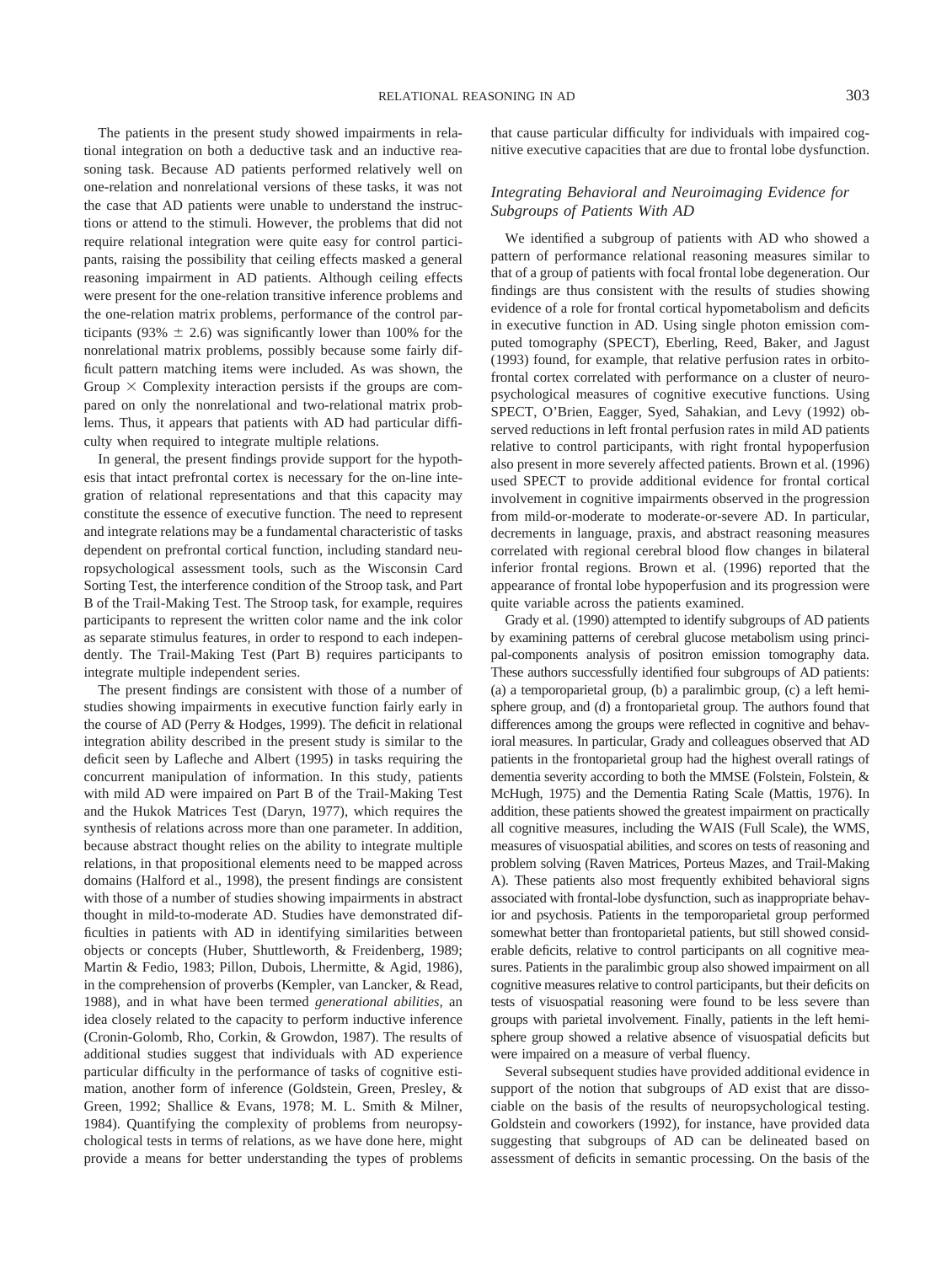results of neuropsychological testing, Binetti and colleagues (1993) identified two subgroups of AD patients: one showing an earlier age of onset and severe impairment on measures of language, abstract reasoning, and verbal fluency, and a second group showing more severe impairment on measures of declarative memory function. More recently, a subgroup of AD patients was described with relatively poor performance on Trail-Making A, the COWA fluency test, and the WAIS–R block design in the mild stages of dementia (Johnson et al., 1999). In postmortem analysis, these patients were shown to exhibit a significantly higher degree of NFT pathology in frontal lobes than did patients who had a more standard AD profile.

Our data appear to be consistent with the existence of a subgroup of mild–moderate AD patients with significant frontal involvement, in that deficits on measures of working memory and relational processing exhibited by AD patients in our sample occurred alongside deviant scores neuropsychological measures of frontal lobe function. Because there were no significant differences in other cognitive measures between the subgroups of AD patients with and without relational integration impairments, it does not appear that this group is more globally impaired. The fact that a trend exists toward a significant age difference between the  $AD/RI$   $\pm$  and  $AD/RI$  groups in our study suggests that deficits in executive function present in AD patients may be influenced by advanced age.

## *Using Behavioral Data to Identify Subtypes of AD*

Evidence from neuropathological analyses (Bondareff et al., 1993; Johnson et al., 1999) suggests that it may be possible to speak of multiple *subtypes* of AD. Accordingly, considerable research and debate surround the question of whether heterogeneity in the *behavioral* presentation of AD warrants the specification of subtypes of the disorder. The identification of a subgroup of AD patients with cognitive deficits linked to prefrontal dysfunction raises the possibility that a separate or additional etiological factor may be involved. Prefrontal dysfunction may stem from a pathological process distinct from that responsible for the standard profile of AD, but it may also stem from the same pathological process (such as the death of cholinergic neurons). As Grady et al. (1988) noted, sequential involvement of cortical areas in the disease process could also be explained by progressive degeneration of acetylcholine-producing cells in the nucleus basalis of Meynert (nbM) because different cortical lobes are innervated by different sections of nbM (Grady et al., 1988). Degeneration of acetylcholine-producing cells in the nbM is one factor that has been frequently implicated in the cognitive deficits observed in AD (Whitehouse, Price, Clark, Coyle, & DeLong, 1981). Resolving the question of whether subtypes of AD stem from separate etiologies or heterogeneity within a standard etiology will require further integration of psychological observations with anatomical, physiological, and psychiatric data on a longitudinal basis.

## References

- American Academy of Neurology. (1994). Practice parameter for diagnosis and evaluation of dementia: Report of the Quality Standards Subcommittee of the American Academy of Neurology. *Neurology, 44,* 2203–2206.
- Arriagada, P. V., Growdon, J. H., Hedley-Whyte, E. T., & Hyman, B. T. (1992). Neurofibrillary tangles but not senile plaques parallel duration and severity of Alzheimer's disease. *Neurology, 42,* 631–639.
- Bechtold, H. P., Benton, A. L., & Fogel, M. L. (1962). An application of factor analysis in neuropsychology. *Psychological Record, 12,* 147–156.
- Becker, J. T., Boller, F., Saxton, J., & McGonigle-Gibson, K. L. (1987). Normal rates of forgetting of verbal and non-verbal material in Alzheimer's Disease. *Cortex, 23,* 59–72.
- Binetti, G., Magni, E., Padovani, A., Cappa, S. F., Bianchetti, A., & Trabucchi, M. (1993). Neuropsychological heterogeneity in mild Alzheimer's disease. *Dementia, 4,* 321–326.
- Bondareff, W., Mountjoy, C. Q., Wischik, C. M., Hauser, D. L., LaBree, L. D., & Roth, M. (1993). Evidence of subtypes of Alzheimer's disease and implications for etiology. *Archives of General Psychiatry, 50,* 350–356.
- Braver, T. S., Cohen, J. D., Nystrom, L. E., Jonides, J., Smith, E. E., & Noll, D.C. (1997). A parametric study of prefrontal cortex involvement in human working memory. *NeuroImage, 5,* 49–62.
- Brown, D. R. P., Hunter, R., Wyper, D. J., Patterson, J., Kelly, R. C., Montaldi, D., & McCulloch, J. (1996). Longitudinal changes in cognitive function and regional cerebral function in Alzheimer's disease: A SPECT blood flow study. *Journal of Psychiatric Research, 30,* 109–126.
- Butters, M. A., Lopez, O. L., & Becker, J. T. (1996). Focal temporal lobe dysfunction in probable Alzheimer's disease predicts a slow rate of cognitive decline. *Neurology, 46,* 687–692.
- Carpenter, P. A., Just, M. A., & Shell, P. (1990). What one intelligence test measures: A theoretical account of the processing in the Raven Progressive Matrices Test. *Psychological Review, 97,* 404–431.
- Cherry, B. J., Buckwalter, J. G., & Henderson, V. W. (1996). Memory span procedures in Alzheimer's disease. *Neuropsychology, 10,* 286–293.
- Cohen, J. D., Perlstein, W. M., Braver, T. S., Nystrom, L. E., Noll, D. C., Jonides, J., & Smith, E. E. (1997, April 10). Temporal dynamics of brain activation during a working memory task. *Nature, 386,* 604–608.
- Corkin, S. (1982). Some relationships between global amnesias and the memory impairments in Alzheimer's disease. In S. Corkin, K. L. Davies, & J. H. Growdon (Eds.), *Alzheimer's disease: A report of progress in research* (Vol. 19, pp. 149–164). New York: Raven Press.
- Cronin-Golomb, A., Rho, W. A., Corkin, S., & Growdon, J. H. (1987). Abstract reasoning in age-related neurological disease. *Journal of Neural Transmisson, 24,* 79–83.
- Dannenbaum, S. E., Parkinson, S. R., & Inman, V. W. (1988). Short-term forgetting: Comparisons between patients with dementia of the Alzheimer type, depressed, and normal elderly. *Cognitive Neuropsychology, 5,* 213–233.
- Daryn, E. (1977). *Hukok Logical Thinking Matrices Test.* Tel Aviv, Israel: Eked.
- Eberling, J .L., Reed, B. R., Baker, M. G., & Jagust, W. J. (1993). Cognitive correlates of regional cerebral blood flow in Alzheimer's disease. *Archives of Neurology, 50,* 761–766.
- Folstein, M. F., Folstein, S. E., & McHugh, P. R. (1975). Mini-Mental State: A practical method for grading the cognitive state of patients for the clinician. *Journal of Psychiatric Research, 12,* 189–198.
- Golden, J. C. (1978). *Stroop Color and Word Test.* Chicago: Stoelting.
- Goldstein, F. C., Green, J., Presley, R., & Green, R. C. (1992). Dysnomia in Alzheimer's disease: An evaluation of neurobehavioral subtypes. *Brain and Language, 43,* 308–322.
- Grady, C. L., Haxby, J. V., Horwitz, B., Sundaram, M., Berg, G., Schapiro, M., Friedland, R. P., & Rapoport, S. I. (1988). Longitudinal study of the early neuropsychological and cerebral metabolic changes in dementia of the Alzheimer type. *Journal of Clinical and Experimental Neuropsychology, 10,* 576–596.
- Grady, C. L., Haxby, J. V., Schapiro, M. B., Gonzalez-Aviles, A., Kumar, A., Ball, M. J., et al. (1990). Subgroups in dementia of the Alzheimer type identified using positron emission tomography. *Journal of Neuropsychiatry and Clinical Neurosciences, 2,* 373–384.
- Halford, G. S. (1984). Can young children integrate premises in transitivity and serial order tasks? *Cognitive Psychology, 16,* 65–93.
- Halford, G. S., & Wilson, W. H. (1980). A category theory approach to cognitive development. *Cognitive Psychology, 12,* 356–411.